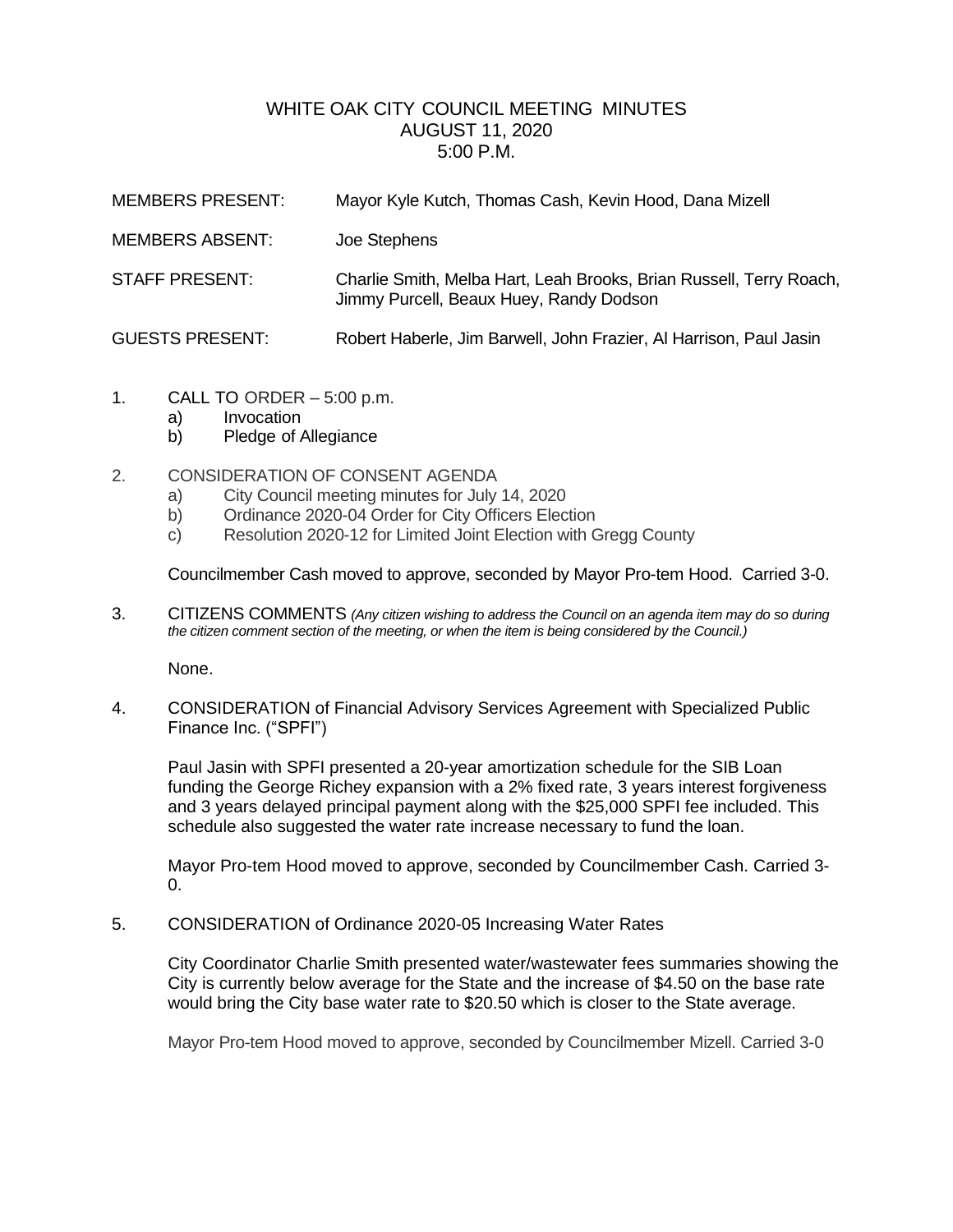CITY COUNCIL MEETING MINUTES August 11, 2020 Page 2

6. CONSIDERATION of Ordinance 2020-06 Increasing Sewer Rates

City Coordinator Charlie Smith presented water/wastewater fees summaries showing the City is currently below average for the State and the increase of \$4.50 on the base rate would bring the City base sewer rate to \$19.50 which is closer to the State average.

Councilmember Cash moved to approve, seconded by Councilmember Mizell. Carried 3-0

7. EXECUTIVE SESSION pursuant to Government Code §551.074 regarding provisions of the City Coordinator's contract

Mayor Kutch stated this item is tabled until full Council is in attendance.

- 8. RECONVENE into open session and take any action necessary regarding provisions of the City Coordinator's contract
- 9. PRESENTATION of proposed budget for fiscal year 2021

Assistant City Manager/City Secretary Hart presented highlights of the proposed General and Utility Funds. The General Fund is presented as a balanced budget. Utility Fund includes \$671,837 in capital expenses resulting in a \$298,869 deficit to be taken out of reserves.

City Coordinator Smith talked about capital expenses including on-site backup server, street maintenance and splash pad updates. Fire Chief Purcell advised capital expenses related to the fire department are to bring gear up to date. Utility Fund capital includes water tower repainting, computer upgrades and utility vehicle, SCADA system for Jamerson standpipe, sludge pumps, variable frequency drive, water pump, polymer mixer and UV lights.

10. PRESENTATION of PROPOSED No New Revenue Rate and Voter Approval Tax Rate for fiscal year 2020-2021

ACM/City Secretary Hart presented overview of terminology changes with regards to SB 2 and presented the no new revenue rate (previously called effective rate) of \$0.59218/\$100 in addition to the voter approval tax rate (previously called rollback rate) of \$0.61545/\$100.

11. CONSIDERATION of PROPOSED ad valorem tax rate for fiscal year 2020-2021

ACM/City Secretary Hart stated the tax rate revenue in the proposed budget is calculated at the current tax rate of \$0.60240/\$100 which is \$0.01 above the no new revenue rate.

Mayor Pro-tem Hood moved to propose the current tax rate of \$0.60240/\$100. Motion seconded by Councilmember Cash. Carried 3-0.